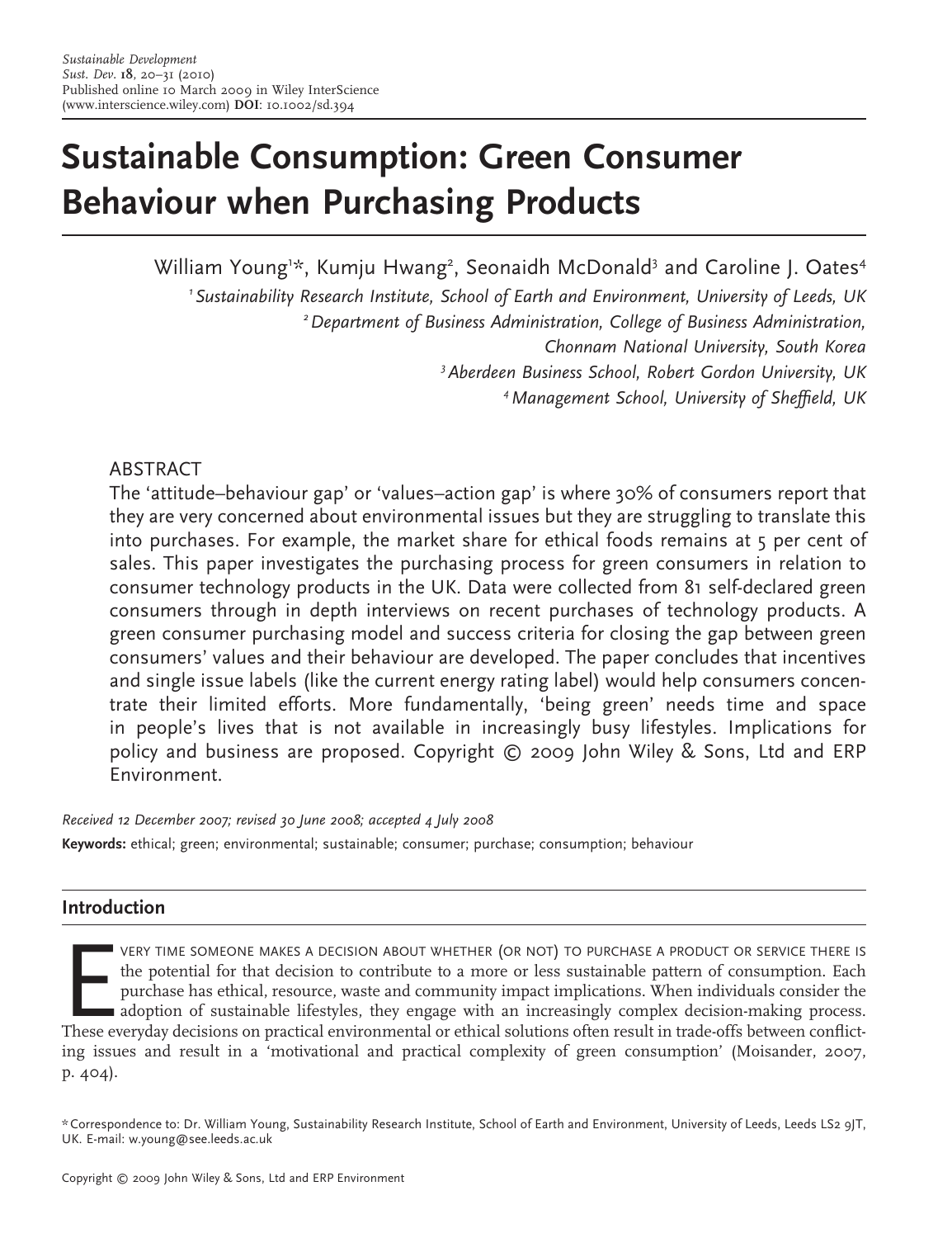The aim of this paper is to attempt to discover the micro-purchase decision process of green consumers.<sup>1</sup> This will be done through interviews of self-declared green consumers from Yorkshire in the UK. The product focus is consumer technology products including

- cars,
- white goods (major household electrical appliances such as fridges and washing machines),
- brown goods (household electrical entertainment appliances such as televisions and CD players),
- small household appliances (such as electric kettles and bread makers),
- computers and
- green electricity tariffs.

We wanted to investigate how green consumers decided which technology product to purchase and what factors influenced this purchase decision process. Why is this of interest? First, there has been a growing interest in informing consumers about the environmental aspects to take into account when buying products. In the UK, this has been from the pressure groups, e.g. Friends for the Earth, consumer groups, e.g. National Consumer Council, government, e.g. Carbon Trust, and even business, e.g. the Co-operative Bank. This was given a political boost by the publication of the Stern Review on the Economics of Climate Change (Stern, 2006). The interest lies with how consumers that are most likely to react to this information, namely green consumers, put the information into action when purchasing products.

We refer readers to the work of Jackson (2005), who provides a comprehensive review of the literature on consumer behaviour and behavioural change. He concludes on the evidence base for different models of change and recommendations to policy-makers to encouraging more sustainable lifestyles. Faiers *et al.* (2007) have also produced a useful categorization and review of consumer behaviour theories that relate to the critical internal and external factors influencing consumer choice in respect of energy use. The categories are

- (1) consumer choice;
- (2) needs, values and attitudes;
- (3) learning;
- (4) social learning;
- (5) buying process;
- (6) categorization of consumers and
- (7) product attributes and categorization.

The data collected in the research for this paper focus on the fifth point, which is the buying process of green consumers relating to consumer technology products. The ethical issues surrounding consumer technology products could be categorized into three general areas. The first is the use and disposal of the product such as energy consumption levels and recyclability. The second is the production and transport of the product, including the heavy metals used, which are often toxic, non-recycled or recyclable materials, and conditions under which the products are made, including poor worker rights. The final area is the general corporate responsibility activities of the retailing and manufacturing companies as well as any suppliers, owners or subsidiaries of these companies. The latter may include any other products, services or investments in 'unethical activities' such as the manufacturing of armaments. This is not generally discussed in the academic literature for electronics products but the UK Ethical Consumer Magazine does rate products on these issues.

## **Background**

This section aims to provide a summary of key literature relating to the micro purchasing processes of green consumers. Dobson (2007) argues that behaviour change towards sustainable development that is driven

<sup>1</sup> The work presented here draws on several areas of literature, which use different terms to describe consumers engaged in sustainable consumption behaviours. In this report, the term 'green' consumer is used, which we consider to have the same broad meanings as 'environmental', 'ethical' and 'sustainable' consumers, who prefer products or services that do least damage to the environment as well as those that support forms of social justice. 'Grey' consumer is used for consumers who generally do not have green values or lifestyles.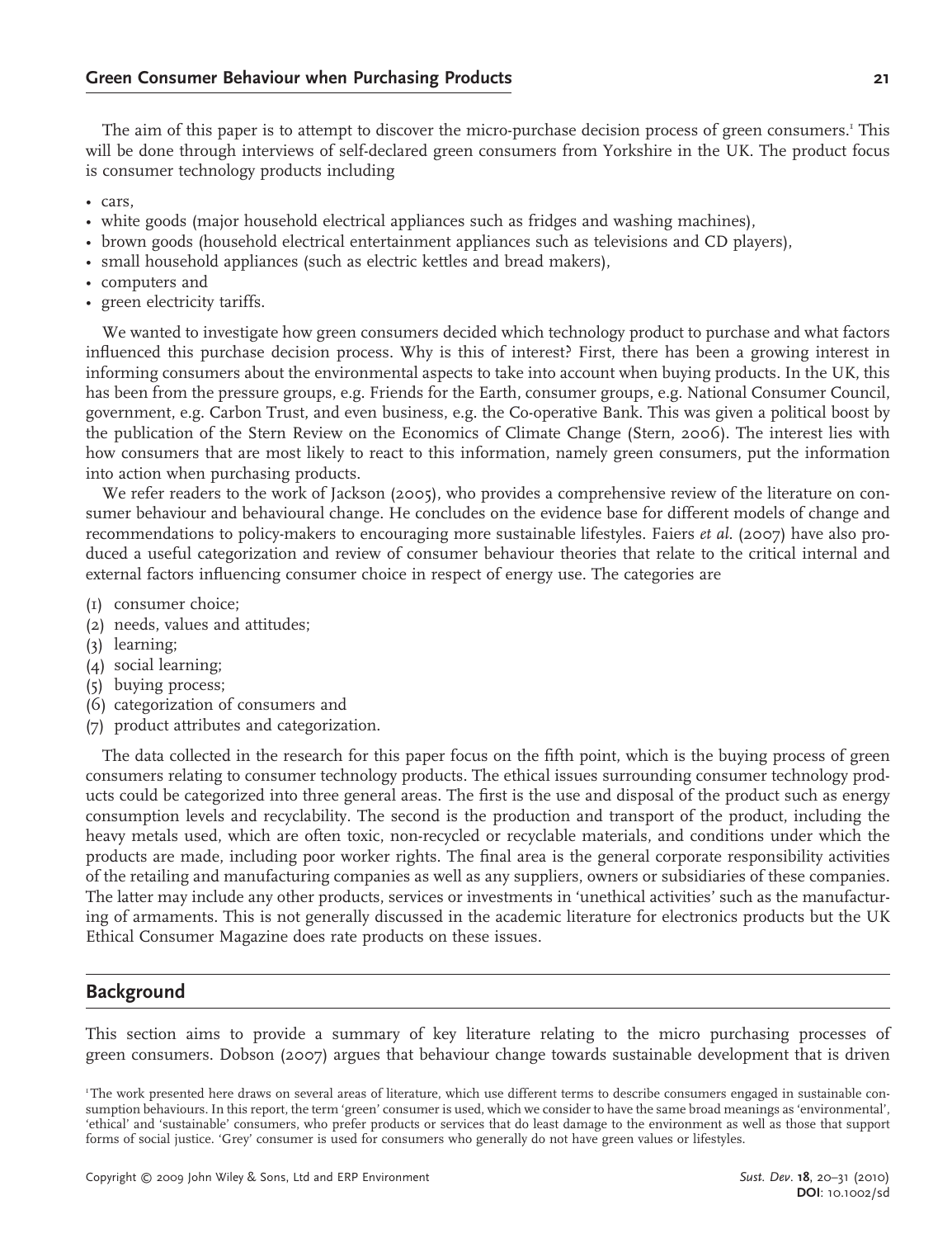by environmental citizenship considerations is more likely to last than behaviour driven by financial incentives. He states that attitudes work at a deeper level than behaviour, but that behaviour change is what most environmental policy is aimed at, especially the UK government's sustainable development strategy, detailing fiscal incentives. Environmental citizenship works at a deeper level by asking people to reflect on the attitudes that inform their behaviour. Evidence from Sheth *et al.* (1991) supports this assertion by concluding that, for grey consumers, consumption values explain consumer choice behaviour (i.e. why consumers choose to buy or not buy a particular product or service). These values attach to criteria in decision making. Criteria retain various consumption values, such as functional, emotional, cognitive, social and conditional values. For example, sales techniques, and brand criteria are closely related to the emotional value (Sheth *et al.*, 1991).

However, it is important to mention the so called 'attitude–behaviour gap' or 'values–action gap'. For example, 30% of UK consumers report that they are very concerned about environmental issues (Defra, 2006), but they struggle to translate this concern into green purchases. Evidence of this gap is illustrated by Hughner *et al.* (2007), who show that, despite generally favourable attitudes that consumers hold for organic food (between 46 and 67% of the population), actual purchase behaviour forms only 4–10% of different product ranges. Further evidence shows that the market share for ethical foods has remained at 5 per cent of total food sales for the last 3 years (Co-operative Bank, 2007).

Analysing why green values have a weaker influence on the decision making process when actually purchasing a product is vital in understanding and changing consumer behaviour towards sustainable consumption. According to Biel and Dahlstrand (2005), Sener and Hazer (2008) and Wheale and Hinton (2007), this could be down to

- brand strength,
- culture,
- demographic characteristics,
- finance.
- habit,
- lack of information,
- lifestyles,
- personalities or
- trading off between different ethical factors.

Chatzidakis *et al.* (2007) argue that consumers use neutralization techniques to justify pursuing their more selfish goals instead of purchasing fair trade products in the UK. Biel and Dahlstrand (2005) show (see Table 1) that this may also be due to the relative cognitive effort required in buying a product based on values. The context of the purchase is important, including demographic, social, political, economic and psychological factors as well as temporal and ideological structuring of domestic practices (Hand *et al.*, 2007). In addition, Williams and Dair (2007) argue that without changes to the built environment some sustainable behaviour cannot take place.

Peattie (1999) suggests that the clearest way to understand green consumerism is by viewing each individual's consumption behaviour as a series of purchase decisions. These decisions may be inter-related and underpinned by common values or they may be unconnected and situational. Looking at sustainable consumption in this way leads to a micro focus on individual purchases, an approach we have followed with our research. This perspective has served to highlight the nature of compromises reached in real decision processes. In this way individuals or families build up portfolios of purchase (or non-purchase) decisions (Peattie, 1999), which may or may not be

| Demand of        | No decision made in the situation; | A decision is made in the situation; |
|------------------|------------------------------------|--------------------------------------|
| mental resources | memory-based choices               | motivated choices                    |
| Low              | Habit                              | Need guided                          |
| High             | Implementation intention           | Value guided                         |

*Table 1.* Different kinds of choice processes in everyday purchase situations (Biel and Dahlstrand, 2005, p. 44)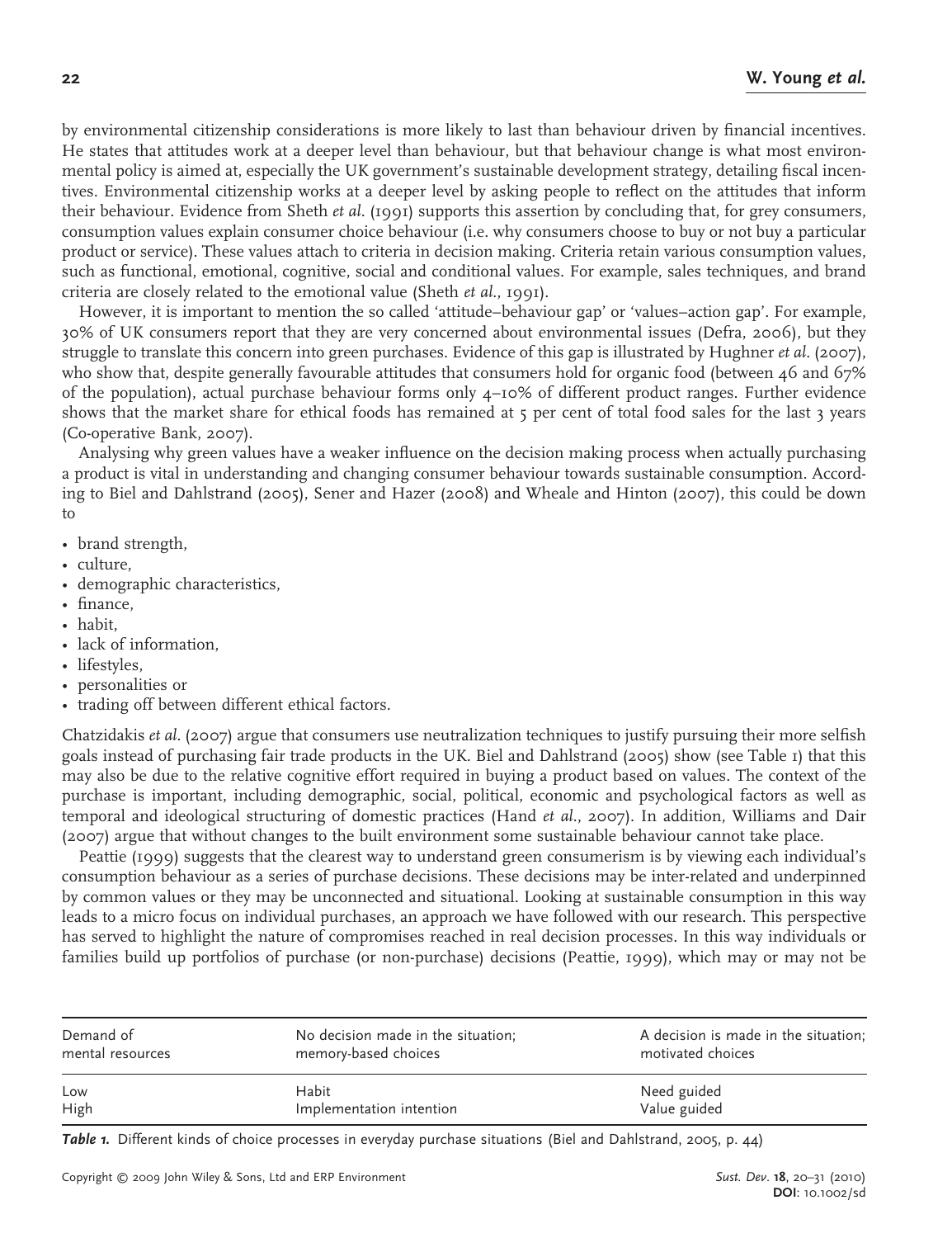#### **Green Consumer Behaviour when Purchasing Products 23**

linked or underpinned by a belief set. It is at this level of analysis that we see the ability to take forward the debate on sustainable consumption and the problems and issues it raises for real consumers.

Barr and Gilg (2006) found from their survey of sustainable household activities in Devon, UK, that green purchasing behaviour was the least popular activity alongside activities such as recycling and habitual household activities. However, their data show that, not surprisingly, green consumers do consider environmental factors when purchasing products (a weekly activity), but engaged more frequently in activities such as switching off lights and recycling paper (daily activities).

Another questionnaire survey in the UK by Wheale and Hinton (2007) suggested that amongst the population of green consumers there is a hierarchy of importance of ethical drivers in the purchase decision-making process. The environment was rated as the most important ethical driver during purchasing decisions, followed by human rights then animal rights/welfare issues. The findings revealed that some product groups are more strongly linked to ethical issues (and bundles of issues) than others, with 'food goods' being most strongly linked and 'brown goods' being least strongly linked (Wheale and Hinton, 2007).

Academic research into the buying process of green or sustainable products has increased over the last few years. Harrison *et al.* (2005) have produced a typology of ethical consumer practices (see Table 2) according to how the consumer is relating to, or trying to influence, the product or seller. This is useful for analysing ethical consumer purchases.

There are product sector specific examples of research on green buying process, such as food and household products (Vantomme *et al.*, 2005) and clothes (Shaw *et al.*, 2006). On the other hand, much brand boycotting research focuses on discourse (e.g. consumer ideology, globalization, consumer culture) around green consumers' boycotting rather than how boycotting influences actual purchasing choices (e.g. Thompson and Arsel, 2004; Kozinet and Handelman, 2004).

Studies tackling technology-based products, for example washing machines, cars and fridge freezers, have been rare in relation to green consumers' purchase decisions. Technology-based product purchasing involves a number of aspects that distinguish it from low involvement product purchasing (i.e. product purchasing that involves little risk, such as cleaning products or coffee). De Pelsmacker *et al.* (2005) identify reasons for less green consumption, such as lack of availability of green products, disbelief of green claims and lack of information. The conflicting and complex nature of environmental information can also be overwhelming for consumers (Moisander, 2007). In addition, Sriram and Forman (1993) showed that consumers place less value on products' environmental performance in the case of purchasing high involvement products than in the case of frequently purchased products. However, retailers can help by narrowing or promoting brands by limiting customers' choices on the shelves (Quelch and Harding, 1996), but often this means not including green products. Where they are available, the Swiss study by Sammer and Wüstenhagen (2006) shows that consumers presented with the EC Energy label were willing to pay more for 'A' rated washing machines. To motivate the consumer, Sutcliffe *et al.* (2008) has shown how tools such as eco-footprinting analysis for individuals can result in reductions to their environmental impact.

|                                                                                             | Product-oriented purchasing                          | Company-oriented purchasing                                         |
|---------------------------------------------------------------------------------------------|------------------------------------------------------|---------------------------------------------------------------------|
| Boycotts                                                                                    | e.g. aerosols and peat                               | e.g. Nestlé and Shell                                               |
| Positive buying                                                                             | e.g. Fairtrade mark and Blue Angel<br>eco-label      | e.g. Body Shop 'against animal testing'                             |
| Fully screened (comparative ethical<br>ratings across whole product area)                   | e.g. Green Consumer Guide and Which?                 | e.g. Ethical Consumer magazine                                      |
| Relationship purchasing (consumers<br>seek to educate sellers about their<br>ethical needs) | e.g. community supported agriculture                 | e.g. individual consumer building<br>relationships with shopkeepers |
| Anti-consumerism or sustainable<br>consumerism                                              | e.g. avoiding unsustainable products<br>such as cars | e.g. Adbusters                                                      |

*Table 2.* Typology of ethical consumer practices (Harrison *et al.*, 2005, p. 3)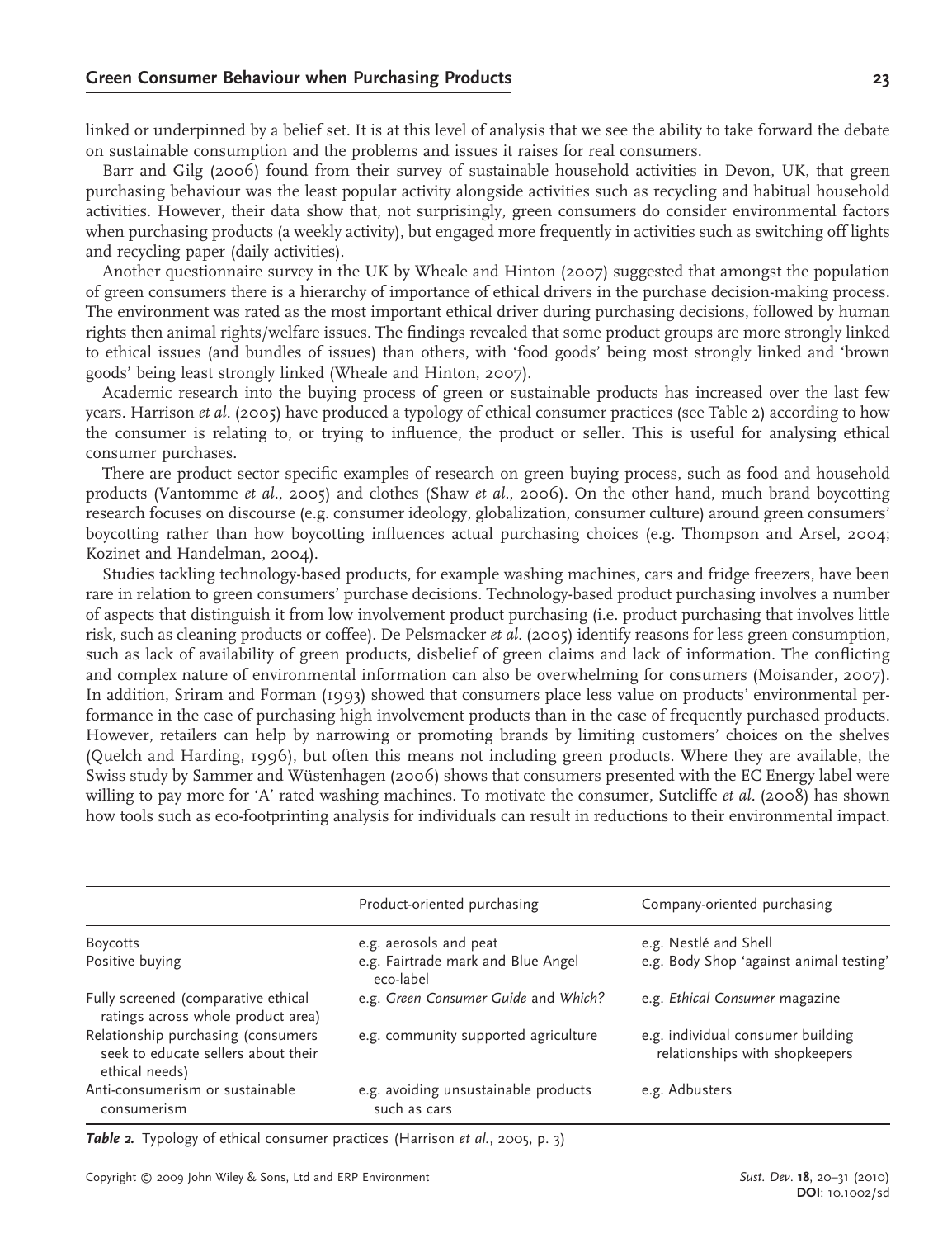This is a direct result of understanding the size of their ecological footprint and the resultant environmental unsustainability of their lifestyles. How they do this when purchasing products is the focus of this paper.

## **Methodology**

In this section we briefly explain the research methods used in the data collection. The authors employed in-depth interviews for data collection to explore consumers' actual purchasing behaviour and reasoning for this behaviour. We believe that this was a better method of data collection than questionnaires, which tend to collect data on consumers' behavioural aims rather than actual behaviour. Between April 2004 and April 2005 we completed a programme of 81 semi-structured interviews focused mainly in the Yorkshire region in the UK with self-selecting green consumers. This number of interviews enabled us to achieve theoretical saturation in our target group (Gummesson, 1991). Our recruitment strategy was to encompass a range of green consumers from different age ranges, genders and socio-economic groups.

The interviewees were recruited through several means including the following.

- Members of organic box schemes.
- Posters and leaflets in wholefood, fairtrade, organic and charity shops.
- Members of the Friends of the Earth group.
- An advert in the newsletter of the UK Quakers sustainability self-help group.
- Posters, leaflets and emails to Buddhist centres in the UK.
- News item in the *Ethical Consumer* magazine.
- News item in the *Pure* magazine.

This variety of sources was used in order to make sure that interviewees reflected as many different aspects of sustainable consumption. Further interviewees were recruited using the snowballing technique from initial contacts. Although we deliberately approached green consumers, we did not make our interest in environmental purchase criteria explicit prior to the final part of the interview.

The interviews were designed in three parts. In the first phase, in line with critical incident techniques (Easterby-Smith *et al.*, 2002), interviewees were asked to supply some examples of recent purchases (or non-purchases) of generally one-off expensive large technology-based products. We focused on products where consumers would be more likely to remember their purchase decision-making process, because the products were expensive and rarely purchased, rather than habitual everyday purchases, such as food. Products discussed included a wide range of white goods (cookers, fridges, freezers, dishwashers, washing machines etc) and brown goods (televisions, stereos, computers etc) as well as cars, low energy light bulbs and green energy tariffs. In the second phase of the interview, participants were asked to describe in detail their purchase decisions for two or three of the items that they had identified in phase one. We asked them to tell us about their purchase processes from the first inclination to research or purchase, through to reflections on their post-purchase experiences, including disposal where applicable. We also encouraged them to talk about the lifestyle contexts of their purchases (such as moving house, having children or a busy job) in order to understand their reasons for beginning the purchase process. In the final phase of the interview, we asked participants to tell us about their other purchase habits, including their routines for purchasing food and household products. In this section, we explicitly instigated discussion about green and ethical purchase criteria if these had not come up in the course of the interview. In both of the latter phases we used laddering techniques in order to aid the elicitation of the necessary level of detail (Reynolds and Gutman, 1988).

In order to capture both the reasoning and sequence of the decision-making processes and the information flows that support them, we originally planned to use cognitive mapping to record, manage and analyse the interview data using 'Decision Explorer' software (McDonald *et al.*, 2004). After examining the maps both visually and through the software's analytical functions we realized that, although the mapping process did capture the 'flow' of the decision making process, and was good at depicting the influence of different information sources, much of the sense of context for this process was lost. We therefore conducted additional analysis of the interview data. This was conducted in accordance with the framework developed by Miles and Huberman (1994), which comprises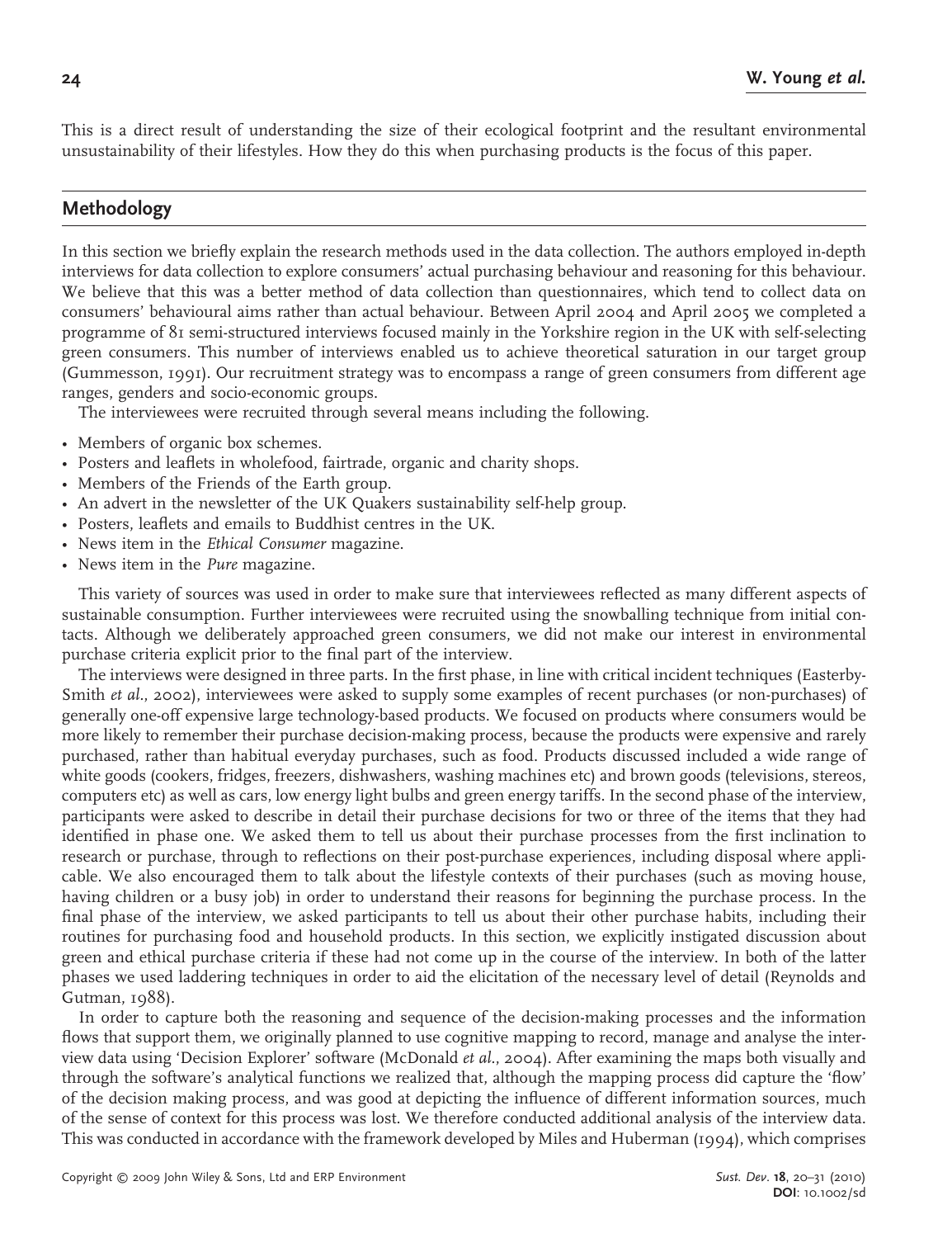three components: data reduction, data display and drawing conclusions. Accordingly, the analysis involved the selection of underlying factors through manual highlighting, and broad categories were manually narrowed down to more focused concepts, as will be shown in the next section.

## **Results and Analysis**

This section reports on the analysis of 81 green consumers' decision-making processes when buying a technologybased product. The most common green criteria that our interviewees mentioned when they were deciding which consumer electronics products to purchase were mainly what could be classified as

- (1) product environmental performance (energy efficiency, durability, water consumption, LPG conversion, fuel type, fuel consumption and energy ratings);
- (2) product manufacturing (recycled material content, chemical content and repairability) and
- (3) second hand availability.

The situational context for each interviewee's purchase is important and was made up of any number of interdependent factors, which included time of purchase, experience of using or buying other (similar or different) products or services, lifestyle, life stage, living arrangements and work patterns. The problem here is that we could only record factors that the interviewee was conscious of and not the influences that consumers are unaware of, as discussed by Hand *et al.* (2007). Contextual factors are important but we focused on how the green consumer made conscious purchase decisions. The most common situational context for the purchase of white goods mentioned by our interviewees was moving house. This affected decision-making processes in terms of limiting research time and deciding on the most important green issues for that product, causing concern for many interviewees, for example

Definitely a kind of trade off with wanting to shop as ethically as possible and the time factor as well and how much you look into it. In retrospect, I probably would look much more at what the company gets involved in now but at the time we had just moved house and had no resources. . . . if you are rushed into doing something you can only do as much as is easily available.

I think again it is a balance of how much time you have got to put into all of this. It is a very time consuming exercise and there are other things in one's life that you want to do. You don't particularly want to spend another two weeks researching on a company and at the end of the day we needed a cooker and I was happy I think with the amount of work we had done up to then and had to draw the line somewhere.

This lack of time influenced interviewees' to exclude criteria that are more time consuming to research, such as the details of a company's corporate social responsibility programme. This supported by the work of Biel and Dahlstrand (2005). Lack of time for research, decision-making and the purchase was the first of five main barriers for our interviewees for purchasing greener products.

The second barrier was the price of a product, which is well known and specifically supports the findings of Sriram and Forman (1993); for example,

If I could have had both ovens as energy rating 'A' I would have preferred that but given that I had a budget . . .

[*Ethical Consumer Magazine*] said that the stereo systems which are best are the expensive ones which you buy as bits and fix together, and I didn't have eight hundred pounds.

Hence price often reduced the influence of interviewees' green values in their decision making process. This was certainly the case for expensive low energy large kitchen electronic products, lower carbon dioxide emitting cars and products made in the UK under better working conditions than in developing countries.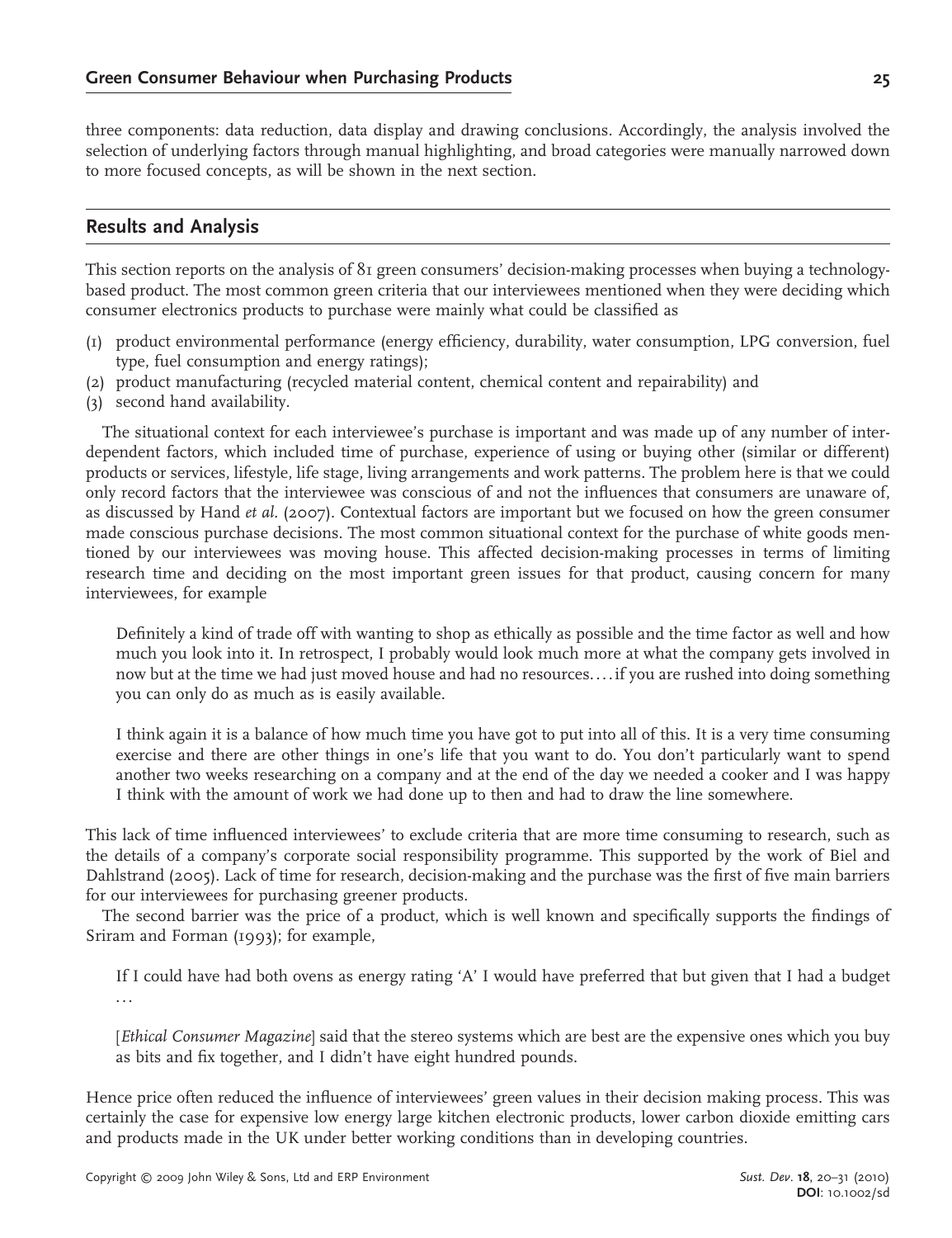For our green consumers the third major barrier was the lack of available information on the environmental and social performance of products and manufacturers, as opposed to lack of time to find the information in the first barrier. For example, these interviewees pointed out the lack of information available on companies' CSR programmes:

... certainly with washing machines there was talk about the energy efficiency which is quite good ... you don't have anything about their policies or the company.

They are having to make their environmental policies available etc and that is really what you have to rely on. ... the environmental one tend to be quite vague. I would say it is quite difficult to find.

This lack of information was most prevalent for computers, televisions, DVD players and hi-fis, which supports work by Biel and Dahlstrand (2005), De Pelsmacker *et al.* (2005) and Wheale and Hinton (2007). In some cases, the lack of information as well as more green alternatives made the interviewee discard green criteria.

Fourth, our green consumers found that the cognitive effort in researching, decision-making and searching for the products was great, which supports findings by Biel and Dahlstrand (2005); for example,

...it is always an effort researching things and finding out each time...you kind of have to start the whole process over again and it kind of complicates it

It is hard work being green. It is hard work being socially aware. It is hard work making the right decisions. It is hard work making decisions so there does have to be a compromise.

This was a barrier for several reasons. The first was that (as previously discussed), large household appliances were often bought at the stressful event of moving house where there was not the luxury of time to think through the green issues. Second, the nature of the large technology-based product purchase (i.e. rare and relatively expensive purchase) makes it more cognitive than habitual. Consumers needed new conscious searches for appropriate information, such as the product's environmental impacts and the company's corporate social responsibility (CSR) performance. This could support the conclusions by Sriram and Forman (1993) that consumers place less value on products' environmental performance in the case of purchasing high involvement products than in the case of frequently purchased products. However, facilitators can (as discussed below) override this assertion. In addition, learning about a new product's environmental and social impacts means dealing with often complex and perplexing information, which supports Moisander's (2007) conclusions.

The final barrier is the prioritizing of non-green criteria, which is supported by the work of Sheth *et al.* (1991). The inclusion of non-green criteria, habits and desires in their decision making included specification, recognized brand and specifi c brand, size, price (including discount), information source (*Which*, previous experience), reliability, type (e.g. sports car), model, appearance, design, colour, age, mileage, sales technique, service history, retailer choice and free and timely delivery. Not surprisingly these non-green criteria, habits and desires reduced the influence of many of our interviewees' green criteria in their decision making process; for example,

He is a trustworthy local person who has a good reputation and so I trusted him and we bought a fridge off him when we first moved to our house and we didn't have too much money and it worked fantastically well and so when we wanted a bigger fridge and a freezer we went back to him and . . . it was a great incentive . . . that he would take our old one off our hands and resell it and give us a brand new one. Well a second hand reconditioned new one and that's ideal for me.

There are brands that you know that are good but they also tend to be the ones that have concentrated on energy efficiency so that was ok but I think I probably wouldn't have bought certain brands if I didn't ... feel that they were tried and trusted traditional brands.

Interviewees knew the environmental impacts of the products they were purchasing but a few found that the ecoefficiency consumer approach was not far reaching enough. These few tried to avoid electronics products because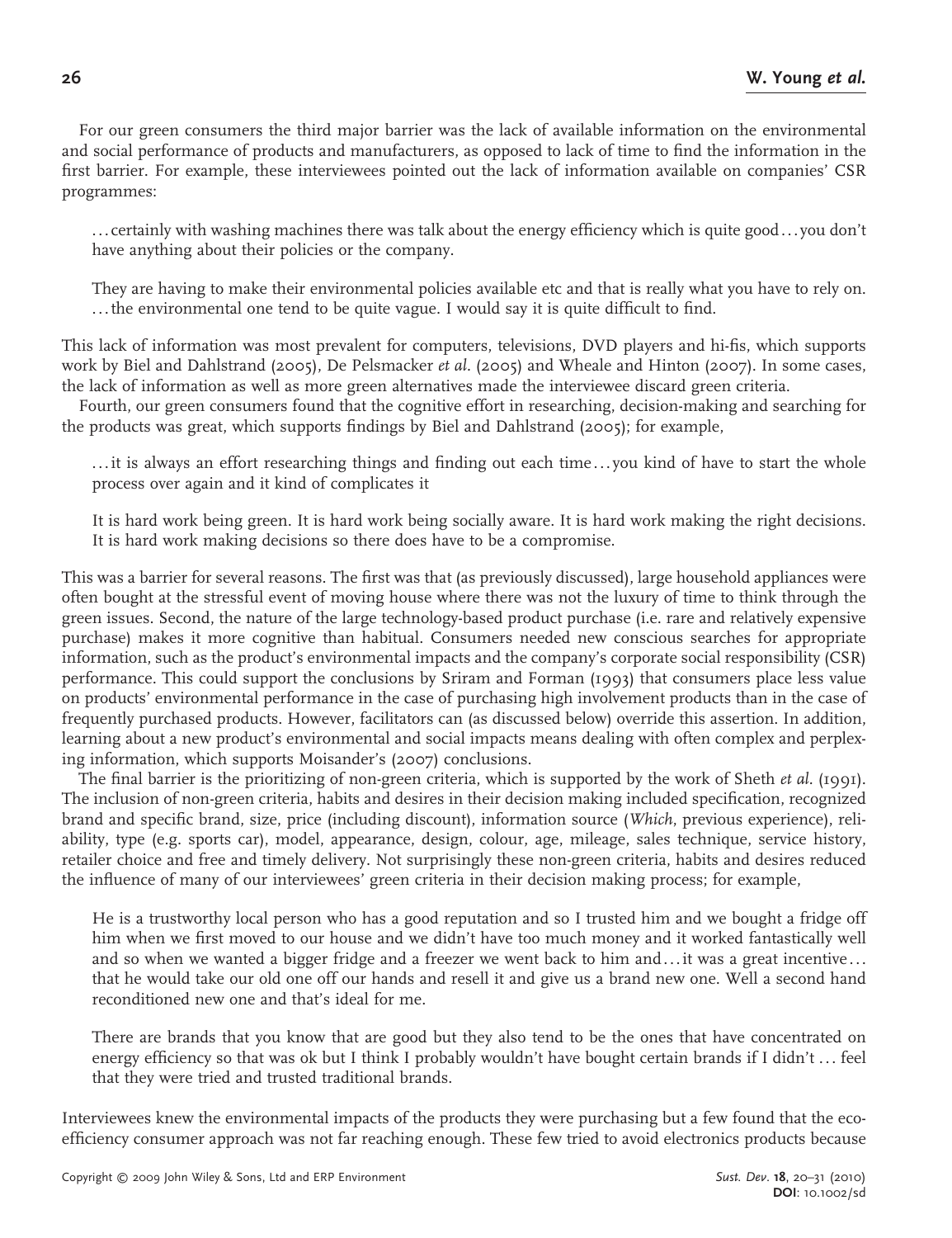the environmental and social problems were so great. Many were also anti-multinational brands and companies and tried to buy from local or small retailers and companies; for example,

You can't say 'oh I will buy this video recorder because it's less harmful to the environment than that one'. They're not built; they are equally harmful so it makes very little difference. I mean they are all made, they've all got integrated circuits in them which were washed with nasty chemicals and they are all made out of plastics that will never rot, so its not that one has an advantage over the other so even if you're aware of green issues it doesn't come into the equation, they are all very similar.

I tend to shop or get products that aren't produced by multinationals for example but that is very difficult with electrical products so where that was concerned the actual company was not so much of an issue it was more the energy side. We bought our products very locally even though they travelled a long way to get there physically we didn't have to travel a long way to get it.

These purchasing practices show evidence of the classifications by Harrison  $et$   $al$ . (2005) of boycotts or anticonsumerism.

However, there were three factors that facilitated green criteria in the product purchase decision. The first method interviewees used to reduce cognitive effort, especially under time pressure, was to trust certain information sources, labels or organizations providing a shortcut to choosing a greener product, which supports the work of Sammer and Wüstenhagen (2006); for example,

It was actually in the Comet store. I wanted to get the washing machine into the house quickly and when I went along they had the washing machines on display and they actually had this sticker rating which was based on water consumption and electricity consumption . . . it was quite helpful yes.

It was promoted through Greenpeace and so I trust them so I decided to change just on that basis and I wanted a more ethical alternative to anything I will take it.

This leads to the second facilitation factor of availability of green products and usually in mainstream retailers. This may be a particular factor for technology products, which are one-off expensive purchases with which the consumer does not want to take high levels of risk.

The third facilitator of guilt was an overriding theme for our green consumers that seemed to motivate them in maintaining green criteria. They felt guilt for having other (non-green) priorities, not prioritizing green criteria, not being able to purchase the greenest product, not researching enough, not knowing about certain issues at the time of purchase that they discovered afterwards and overall for purchasing and using these products in the first place. For example,

Well I am ashamed, ... I bought a Creda...that didn't rate highest in Ethical Consumers' environmental list but the Consumer Association recommended it for various reasons in terms of efficiency...and also one needed the right size and the right thing for one's domestic requirements and so I'm afraid that pushed me into a decision into buying Creda rather than something that would have been environmentally kinder so I feel a bit guilty about that.

It seems to bother me less if I'm shopping in somewhere that's kind of a bit better because it's run by a bloke, his brother and his cousin, rather than somewhere like Tesco's where I have this slight sense of 'I shouldn't be doing this' because they're an evil corporation. I think probably what I'm doing is assuaging my guilt about the fact that I'm a consumer in the West and I consume however many times more than is my share of the whole world.

In summary, the key themes from this analysis are barriers of lack of time for research, high prices, lack of information, the cognitive effort needed for each purchase and strong non-green criteria. Green consumers found green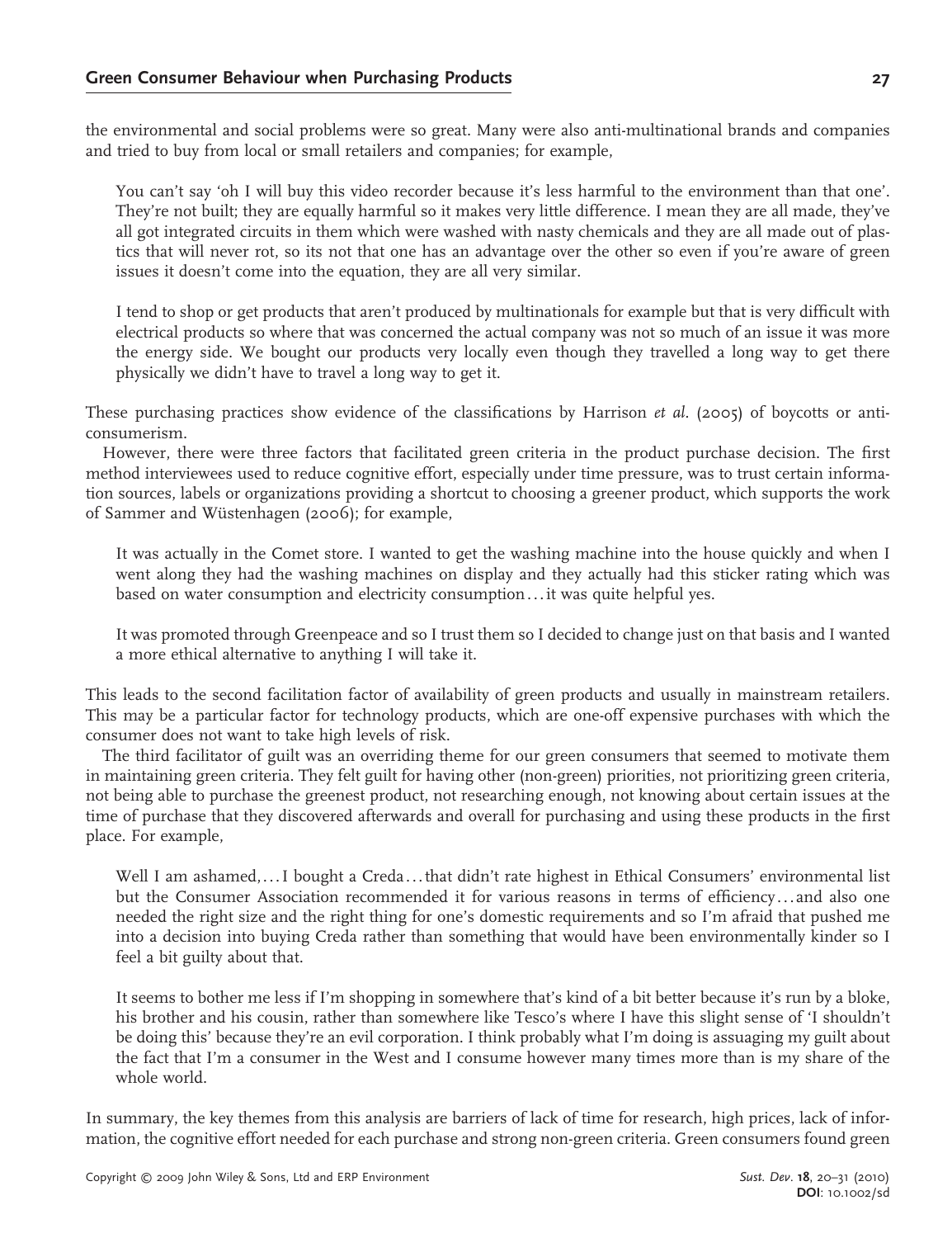labels, specialist information, availability of green products in mainstream retails and guilt as facilitators of green criteria in their purchases.

#### **Discussion and Conclusions**

The aim of this paper was to research the micro purchase process of green consumers. Data were collected through in depth interviews of self-declared green consumers from Yorkshire in the UK, focused on recent historical purchases of consumer technology products. In this final section we shall develop a green consumer purchasing model and discuss practical implications, limitations and future research.

From the results discussed in the previous section, we have developed a tentative green consumer purchase model illustrated in Figure 1. It summarizes each micro purchase process for a green consumer of consumer technology product in the UK. It consists of five elements. The socio-economic, infrastructure and cultural context of the purchase is important (Hand *et al.*, 2007), but was not explored by this study due to limited time and resources. However, our results show that each individual purchase was framed by situational factors such as moving house, and retailers with green product range within travelling distance. This caused barriers, as discussed below.

The first element of our circular movement of individual green consumer's purchase processes is her or his green values. Like the context, this frames the purchase in terms of the motivation to pursue green criteria. It is influenced by the consumer's knowledge of the relevant issues as well as how previous purchase experience influenced the consumer.

The second element is choosing the green criteria for that individual purchase. There are usually only a handful (such as in the case of a washing machine a high energy efficiency rating). Once the consumer has decided to investigate the product in question, primary and secondary green criteria are formed from research into the ethics of a product and manufacturer, talking to friends and family or browsing on the internet or in retailers. At the risk of sounding too precise, in most cases, we cannot find a clear correlation between green values (Point I in Figure 1) and green criteria (Point 2 in Figure 1) for technology products. This confirms the opinion of Sriram and Forman (1993) and Peattie's (1999) notion of a context dependent portfolio of (possibly inconsistent) purchases. In other words, regardless of green values, the majority of our interviewees (green consumers) in general only adopted product environmental performance as a green criterion, reflecting the findings of Wheale and Hinton (2007). Only a very few used sustainability portfolios (i.e. green product plus green manufacturer plus green retailer) for their choice of technology-based products. We consider that there may be only a very small minority of consumers who have very strong sustainable lifestyles, such as high level voluntary simplifiers (McDonald



**Figure 1.** Green consumer purchasing model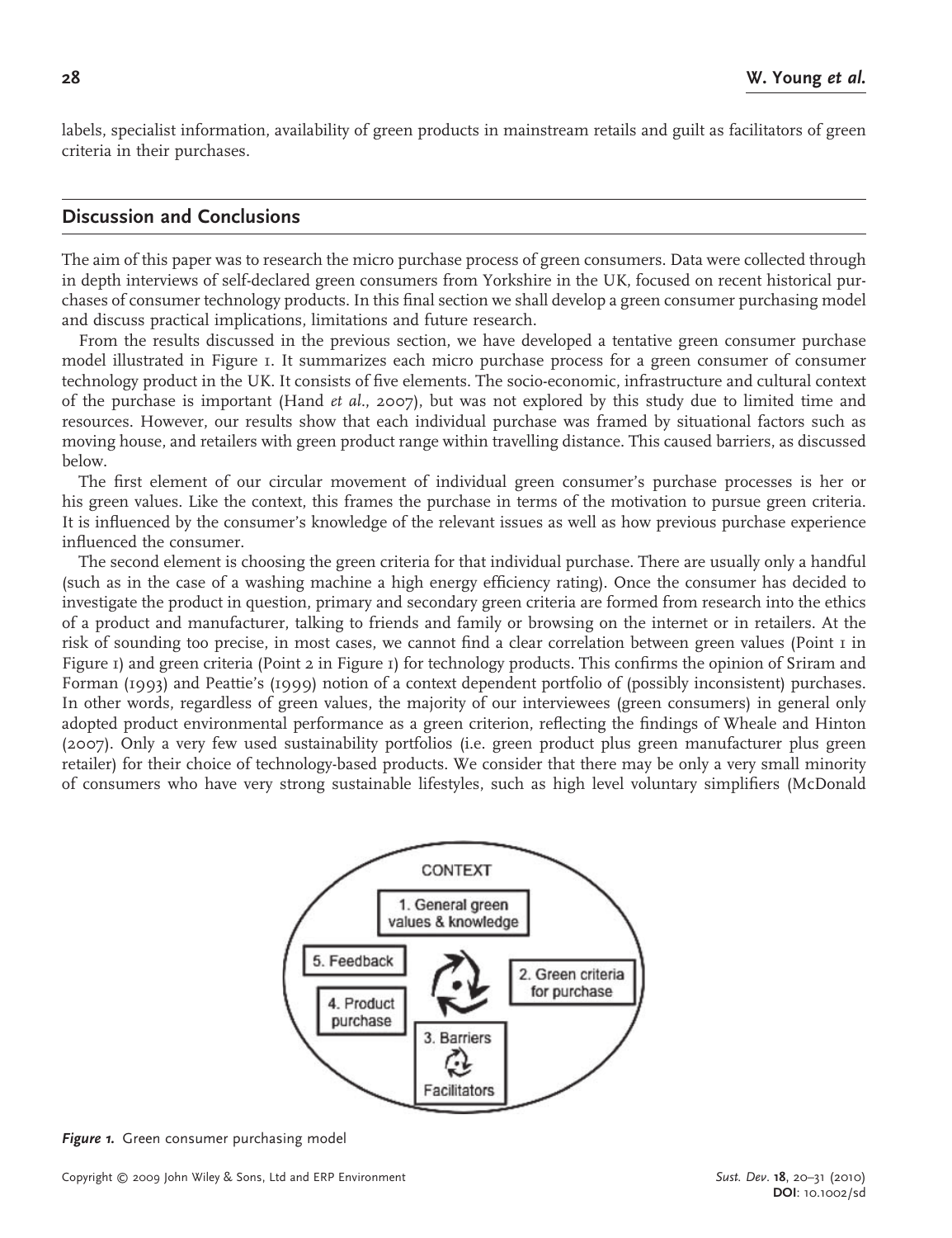#### **Green Consumer Behaviour when Purchasing Products 29**

*et al.*, 2006), who apply the criteria and processes that they have developed for their everyday shopping to the purchase of technology-based products.

Primary green criteria are usually unmovable during the purchase process but secondary green criteria are discarded if there are strong barriers (Element 3 in Figure 1) to green criteria influencing the purchase (as discussed in the results). These barriers may partially explain the attitude–behaviour gap.

Alongside the barriers are factors that facilitate the consumer's green criteria influencing the purchase decision. These act as affirmation factors to green criteria. The green consumer is influenced by both barriers and facilitating factors during the whole purchase process. This interplay could be investigated further.

Finally, the purchase made by the green consumer (using the factors discussed) is different each time. The purchase experience and knowledge gained from each purchase process (as well as the guilt from not purchasing the greenest product) are fed back into the consumer's general green values and knowledge, which influences the next purchase.

With knowledge of the general purchasing process of green consumers, the key factors that will help green consumers purchase a more ethical technology product are

- (1) the consumer's green value is strong;
- (2) the consumer has purchase experience;
- (3) the consumer has plenty of time for research and decision-making;
- (4) s/he has good knowledge of the relevant environmental issues;
- (5) green products are reasonably available and
- $(6)$  the consumer can afford and is prepared for the financial costs.

If any one of these criteria is a weak or negative influence, then this may water down the influence of the green criteria on the final purchase. Hence, it can be concluded that government, company and NGO policies need to strengthen these success factors for green consumers to close the attitude–behaviour gap. There are also good recommendations for companies wanting to market their product's environmental attributes in the work of Ottman *et al.* (2006), which we support. It should be noted that this conclusion is limited to geographical, product range and consumer type studied. General conclusions for green consumers across the UK and other countries need to be verified through further research. In addition, we can only make conclusions for green consumers and not for grey consumers, who will not have the green motivations in general and need to be studied to learn lessons for behaviour change towards sustainable development.

For the first success factor, we agree with Dobson's (2007) assertion that, for long lasting and large behaviour changes, environmental values need to be developed through education before anything else in the model can work. This should also include developing research, information interpretation and decision making skills. The strength of green value needs to be measured to ascertain the success of different levels of value on influencing behaviour. This in retrospect is a weakness of this project's methodology in not collecting this data and only relying on self-declared green consumers as interviewees.

Success Factor 4 depends on the availability of specialist information sources and green labels (for a further discussion of this see Oates *et al.*, 2008) and a matter of education (formal and informal) as for Factor I above. We would endorse the recommendation by Ottman *et al.* (2006) to educate consumers on environmental product claims and marketing. Sutcliffe *et al.* (2008) have shown how tools such as eco-footprinting analysis for individuals can be a success, but we would also suggest that government provide a clearer and stronger regulation of such claims to prevent a greenwash, especially on climate change. Our results show that the EU Energy Label on white goods was widely used as a key short cut in decision making, which supports the study by Sammer and Wüstenhagen (2006). We suggest that single issue green labels for the most significant environmental aspect for that product need to be developed for different product types. This is in order to focus purchasing behaviour on reducing the most important environmental impacts.

For retailers, our results imply that green consumers will purchase green products if they are available in a range (not just as a one off product) helping with Success Factor 5. Quelch and Harding (1996) have shown that retailers already act as a filter of products, but if retailers filter for green products our results show that consumers are more likely to trust and purchase green products available in large retailers. It is difficult to develop recommendations for Success Factors 2, 3 and 5, but some may follow from policies for the other success factors.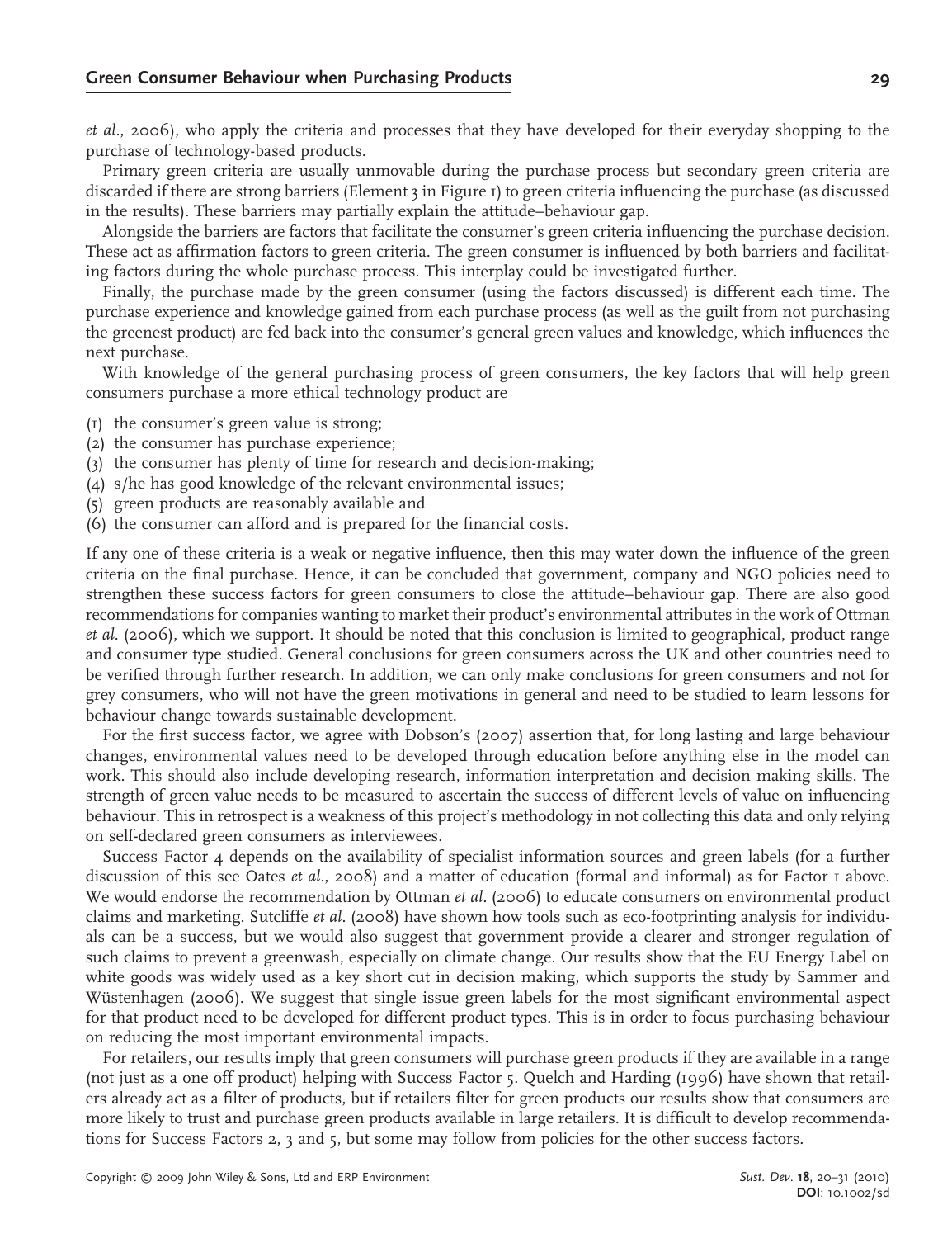Finally, from our study even our self-declared green consumers are not equipped or motivated enough to make decisions on which issue is the most significant for each purchase and alter their purchase accordingly. In addition, they do not have the time for research, information interpretation and product search required for green purchasing. Therfore, we worry that any government policy that solely relies on green consumers (never mind grey consumers) as agents of change for consumer products is misguided. Our results show that green consumers can use their buying power to make a difference, but at a high cost in terms of effort and time, which is a significant barrier. These consumers need help from government in the form of incentives and single issue labels to show them where they should be concentrating their limited efforts. More fundamentally, 'being green' needs time and space in peoples' lives that is not available in increasingly busy lifestyles. Therefore, there need to be coherent sustainable production and consumption policies across government departments, not just 'green advice' to consumers.

Future research could use social experiments to test out different information sources (e.g. from self-help books) and motivational methods (e.g. community groups) or policy scenarios in a range of different socio-economic and geographical locations to tease out the influence of context on decision making and the success or otherwise of different approaches. Other research could analyse more fully the conflicts between different ethical values and how they are reconciled. There is still a lot of research to done to understand and help behaviour change towards sustainability.

## **Acknowledgement**

The authors are grateful to the UK Economic and Social Research Council (ESRC) Sustainable Technologies Programme for funding the project 'Trade-offs in decision-making for sustainable technologies' (award RES-388-25-0001), of which this paper is an output. The authors also thank the anonymous reviewers for their comments that helped shape this paper.

#### **References**

- Barr S, Gilg A. 2006. Sustainable lifestyles: framing environmental action in and around the home. *Geoforum* **37**: 906–920. DOI: 10.1016/ j.geoforum.2006.05.002
- Biel A, Dahlstrand U. 2005. Values and habits: a dual-process model. In *Environment, Information and Consumer Behaviour*, Krarup S, Russell CS (eds). Elgar: Cheltenham; 33–50.
- Chatzidakis A, Hibbert S, Smith AP. 2007. Why people don't take their concerns about fair trade to the supermarket: the role of neutralisation. *Journal of Business Ethics* **74**: 89–100. DOI: 10.1007/s10551-006-9222-2
- Co-operative Bank. 2007. *Ethical Consumerism Report 2007*. http://www.goodwithmoney.co.uk/servlet/Satellite/1200903577501,CFSweb/Page/ GoodWithMoney [25 June 2008].
- De Pelsmacker P, Driesen L, Rayp G. 2005. Do consumers care about ethics? Willingness to pay for fair-trade coffee. *Journal of Consumer Affairs* **39**(2): 363–385. DOI: 10.1111/j.1745-6606.2005.00019.x
- Defra. 2006. Sustainable Consumption and Production: Encouraging Sustainable Consumption. http://www.sustainable-development.gov.uk/what/ priority/consumption-production/consumption.html [1 November 2006].
- Dobson A. 2007. Environmental citizenship: towards sustainable development. *Sustainable Development* **15**: 276–285. DOI: 10.1002/sd.344 Easterby-Smith M, Thorpe R, Lowe A. 2002. *Management Research – an Introduction*, 2nd edn. Sage: London.
- Faiers A, Cook M, Neame C. 2007. Towards a contemporary approach for understanding consumer behaviour in the context of domestic energy use. *Energy Policy* **35**: 4381–4390. DOI: 10.1016/j.enpol.2007.01.003
- Gummesson E. 1991. *Qualitative Methods in Management Research*. Sage: Thousand Oaks, CA.
- Hand M, Shove E, Southerton D. 2007. Home extensions in the United Kingdom: space, time, and practice. *Environment and Planning D: Society and Space* **25**(4): 668–681. DOI: 10.1068/d413t
- Harrison R, Newholm T, Shaw D (eds). 2005. *The Ethical Consumer*. Sage: London.
- Hughner RS, McDonagh P, Prothero A, Shultz CJ II, Stanton J. 2007. Who are organic food consumers? A compilation and review of why people purchase organic food. *Journal of Consumer Behaviour* **6**: 94–110. DOI: 10.1002/cb.210
- Jackson T. 2005. *Motivating Sustainable Consumption: a Review of Evidence on Consumer Behaviour and Behavioural Change*. Policy Studies Institute: London. http://sdrnadmin.rechord.com/wp-content/uploads/motivatingscfinal\_000.pdf [24 June 08].
- Kozinet RV, Handelman JM. 2004. Adversaries of consumption: consumer movements, activism and ideology. *Journal of Consumer Research* **31**: 691–704.
- McDonald S, Daniels K, Harris C. 2004. Mapping methods for organisational research. In *Essential Guidebook for Qualitative Research Methods*, Cassell C, Symon G (eds). Sage: London; 73–85.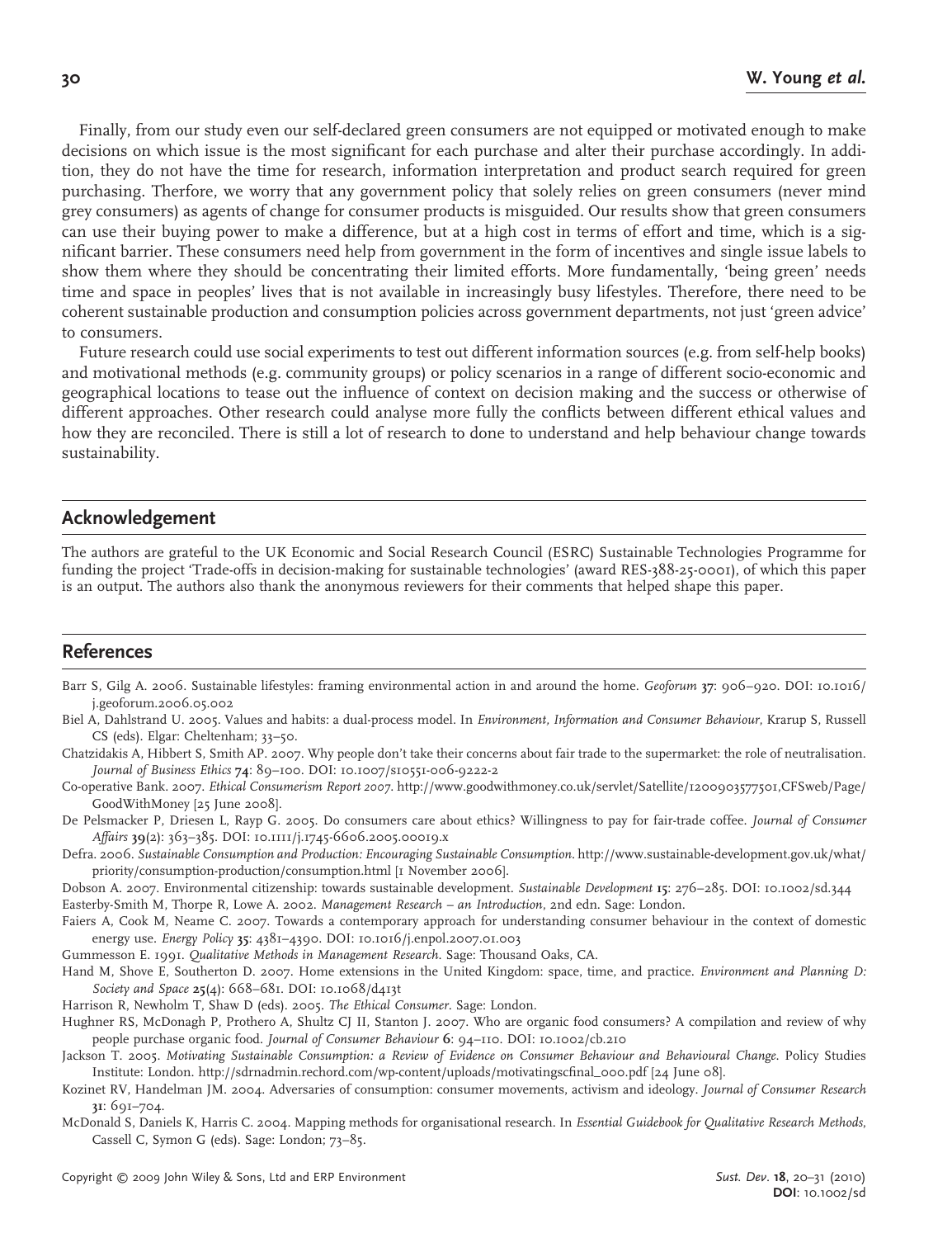McDonald S, Oates C, Young CW, Hwang K. 2006. Toward sustainable consumption: researching voluntary simplifiers. *Psychology and Marketing* **23**: 515–534. DOI: 10.1002/mar.20132

Miles MB, Huberman AM. 1994. *Qualitative Data Analysis: an Expanded Sourcebook*, 2nd edn. Sage: London.

- Moisander J. 2007. Motivational complexity of green consumerism. *International Journal of Consumer Studies* **31**(4): 404–409. DOI: 10.1111/ j.1470-6431.2007.00586.x
- Oates CJ, McDonald S, Alevizou P, Hwang K, Young W, McMorland LA. 2008. Marketing sustainability: use of information sources and degrees of voluntary simplicity. *Journal of Marketing Communication* **14**(5): 351–365.

Ottman JA, Stafford ER, Hartman CL. 2006. Avoiding green marketing myopia: ways to improve consumer appeal for environmentally preferable products. *Environment: Science and Policy for Sustainable Development* **48**(5): 22–36. DOI: 10.3200/ENVT.48.5.22-36

Peattie K. 1999. Trappings versus substance in the greening of marketing planning. *Journal of Strategic Marketing* **7**(2): 131–148.

Quelch JA, Harding D. 1996. Brands versus private labels: fighting to win. *Harvard Business Review* 74(1): 99–109.

Reynolds TJ, Gutman J. 1988. Laddering theory, method, analysis, and interpretation. *Journal of Advertising Research* **28**(1): 11–31.

- Sammer K, Wüstenhagen R. 2006. The influence of eco-labelling on consumer behaviour results of a discrete choice analysis for washing machines. *Business Strategy and the Environment* **15**: 185–199. DOI: 10.1002/bse.522
- Sener A, Hazer O. 2008. Values and sustainable consumption behaviour of women: a Turkish sample. *Sustainable Development* **16**(5): 291– 300.
- Shaw DS, Hogg G, Wilson E, Shiu E, Hassan L. 2006. Fashion victim: the impact of fair trade concerns on clothing choice. *Journal of Strategic Marketing* **14**(4): 423–436.

Sheth JN, Newman BI, Gross BL. 1991. Why we buy what we buy: a theory of consumption values. *Journal of Business Research* **22**: 159–170.

- Sriram V, Forman AM. 1993. The relative importance of products' environmental attributes: a cross-cultural comparison. *International Marketing Review* **10**(3): 51–70.
- Stern N. 2006. Stern Review on the Economics of Climate Change. HM Treasury and Cabinet Office: London. http://www.sternreview.org.uk [25 October 07].
- Sutcliffe M, Hooper P, Howell R. 2008. Can eco-footprinting analysis be used successfully to encourage more sustainable behaviour at the household level? *Sustainable Development* **16**: 1–16.
- Thompson CJ, Arsel Z. 2004. The Starbuck brandscape and consumers (anticorporate) experiences of globalisation. *Journal of Consumer Research* **31**: 631–642.
- Vantomme D, Geuens M, De Houwer J, de Pelsmacker P. 2005. Implicit attitudes toward green consumer behaviour. *Psychologica Belgica* **45**(4): 217–239.
- Wheale P, Hinton D. 2007. Ethical consumers in search of markets. *Business Strategy and the Environment* **16**: 302–315. DOI: 10.1002/ bse.484
- Williams K, Dair C. 2007. A framework of sustainable behaviours that can be enabled through the design of neighbourhood-scale developments. *Sustainable Development* **15**: 160–173. DOI: 10.1002/sd.311